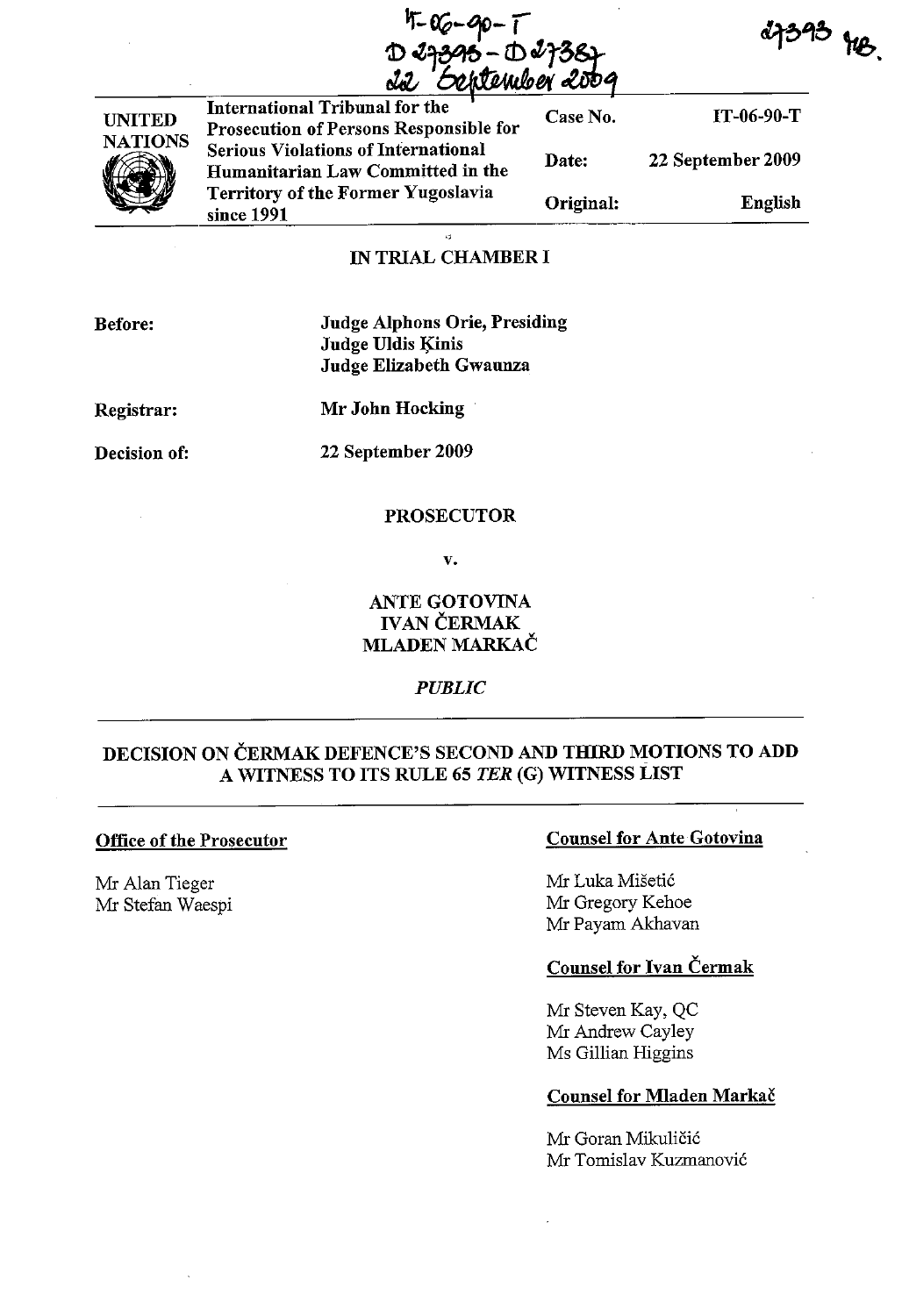#### **PROCEDURAL HISTORY**

I. On 17 July 2009, the Cermak Defence filed a motion requesting leave to add Witness IC-44 to its Rule 65 *ter* witness list.<sup>1</sup> On 30 July 2009, the Prosecution responded, objecting to the Second Motion? Neither the Gotovina Defence nor the Markac Defence responded to the Second Motion.

2. On 23 July 2009, the Cermak Defence filed a motion requesting leave to add Witness IC-45 to its Rule 65 *ter* witness list.<sup>3</sup> On 30 July 2009, the Prosecution responded, objecting to the Third Motion.4 Neither the Gotovina Defence nor the Markac Defence responded to the Third Motion.

#### **SUBMISSIONS OF THE PARTIES**

#### Second Motion:

3. The Čermak Defence submits that the need to add Witness IC-44 to its Rule 65 ter witness list arose as a result of its further investigations.<sup>5</sup> The Cermak Defence also submits that, at the Pre-Defence Conference on 27 May 2009, it provided advance notice of the need for further investigations which might result in the requested addition of three witnesses.<sup>6</sup> Finally, the Čermak Defence submits that adding Witness IC-44 to its Rule 65 *ter* witness list will be in the interests of justice, will allow the Chamber to hear the best available evidence to determine the issues in this case, and is significant, relevant, and of probative value because it directly concerns central issues of the allegations in the Indictment.<sup>7</sup> As stated in the Cermak Defence's Second Motion, Witness IC-44 is a retired officer of the Croatian Armed Forces who worked in the Main Staff at the time of Operation Storm, and is an expert on the Croatian

<sup>&</sup>lt;sup>1</sup> Ivan Čermak's Second Motion to Amend the Rule 65 *ter* (G) Witness List, 17 July 2009 ("Second Motion"), paras I, 14.

Prosecution's Reply *[sic]* to Ivan Čermak's Second Motion to Amend the Rule 65 *ter* (G) Witness List, 30 July 2009 ("Second Response"), para. 1.

<sup>3</sup> Ivan Cermak's Third Motion to Amend the Rule 65 *ter* (G) Witness List, 23 July 2009 ("Third Motion"), paras 4,13.

<sup>4</sup> Prosecution's Response to Ivan Cermak's Third Motion to Amend the Rule 65 *ter* Witness List, 30 July 2009 ("Third Response"), para. 1.

Second Motion, paras 1, 5.

<sup>&</sup>lt;sup>6</sup> Ibid., para. 5; Pre-Defence Conference, T. 17732-17733. Witness IC-43 was added to Ivan Čermak's Rule 65 *ter* list in the Chamber's Decision on Cermak's Defence Motion to Add a Witness to its Rule 65 *ter* (G) Witness List, 17 July 2009.

 $7$  Second Motion, paras 2, 7.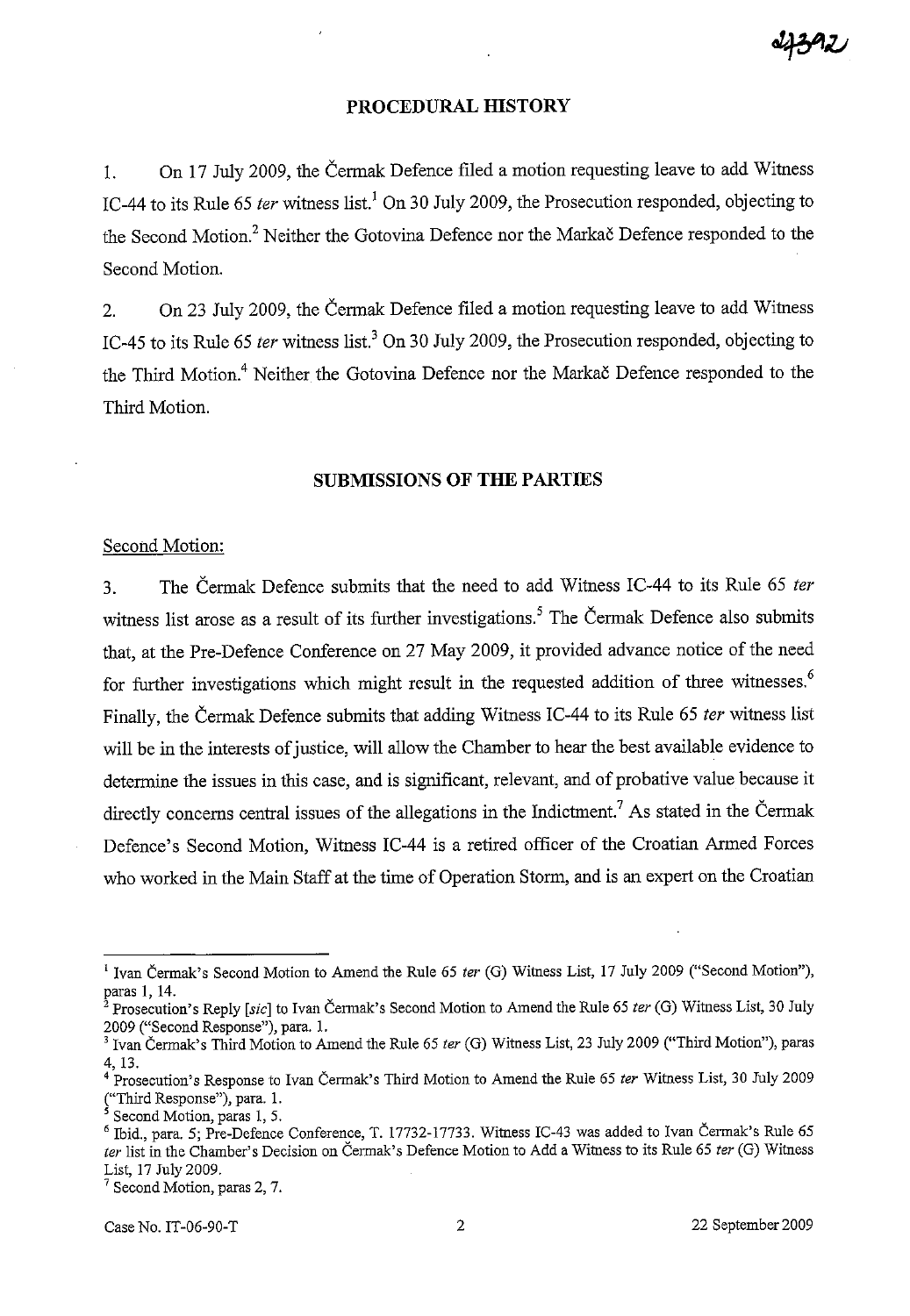Military and on events related to Operation Storm.8 The Cermak Defence submits that he has used his military expertise, knowledge of the NATO map reference system, and information contained in exhibits in evidence, to plot the movements of members of international organizations onto daily maps of Sector South for the period 8-31 August 1995.<sup>9</sup> The Čermak Defence argues that these maps will provide the Chamber with an increased understanding of the alleged restriction of movement.<sup>10</sup> The Čermak Defence also submits that Witness IC-44 provides a helpful analysis of the measures taken to prevent crimes by Croatian officials during and after Operation Storm.<sup>11</sup> The Čermak Defence argues that Witness IC-44 was in a position to offer the results of his expert analysis only after the completion of the Prosecution's case, the filing of the Defence's Rule 65 *ter* witness list on 4 May 2009, and receipt of both the final collection of exhibits tendered during the testimony of the Prosecution's expert witnesses and the final translations of all relevant exhibits into the language of Witness IC-44.<sup>12</sup> The Čermak Defence argues that the addition of Witness IC-44 will not prejudice the other parties or cause an unreasonable delay, since the start of the Cermak Defence case has not yet been scheduled and all parties are in possession of most of the documents pertaining to the expert report.<sup>13</sup>

4. The Prosecution objects and submits that adding Witness IC-44 would not be in the interests of justice because the Cermak Defence has not shown good cause for this late addition.<sup>14</sup> The Prosecution submits that at the Pre-Defence Conference on 27 May 2009, the Cermak Defence made no mention of adding an expert witness or finalizing an expert report.<sup>15</sup> The Prosecution also notes that its last witness from an international organization testified on 23 January 2009, and that the Cermak Defence has not shown what specific witnesses, documents, or outstanding translations. prevented Witness IC-44 from completing his analysis in time to be added to the Defence's witness lists on 4 May 2009.<sup>16</sup> Additionally, the Prosecution argues that the Second Motion contains no information regarding when Witness IC-44 began to analyze the materials or when the final expert report was submitted to the Čermak Defence.<sup>17</sup> The Prosecution further submits that the Čermak Defence did not

11 Ibid., para. 11.

 $8$  Ibid., para.  $8$ .

 $9$  Ibid., paras 6, 9-10.

 $10$  Ibid., para. 7.

 $12$  Ibid., para. 6.

<sup>&</sup>lt;sup>13</sup> Ibid., paras 12-13.

**<sup>14</sup> Ibid., para. l.** 

<sup>&</sup>lt;sup>15</sup> Second Response, para. 5; Pre-Defence Conference, T. 17732-17733.

<sup>&</sup>lt;sup>16</sup> Second Response, paras 2, 4.

<sup>&</sup>lt;sup>17</sup> Ibid., para. 3.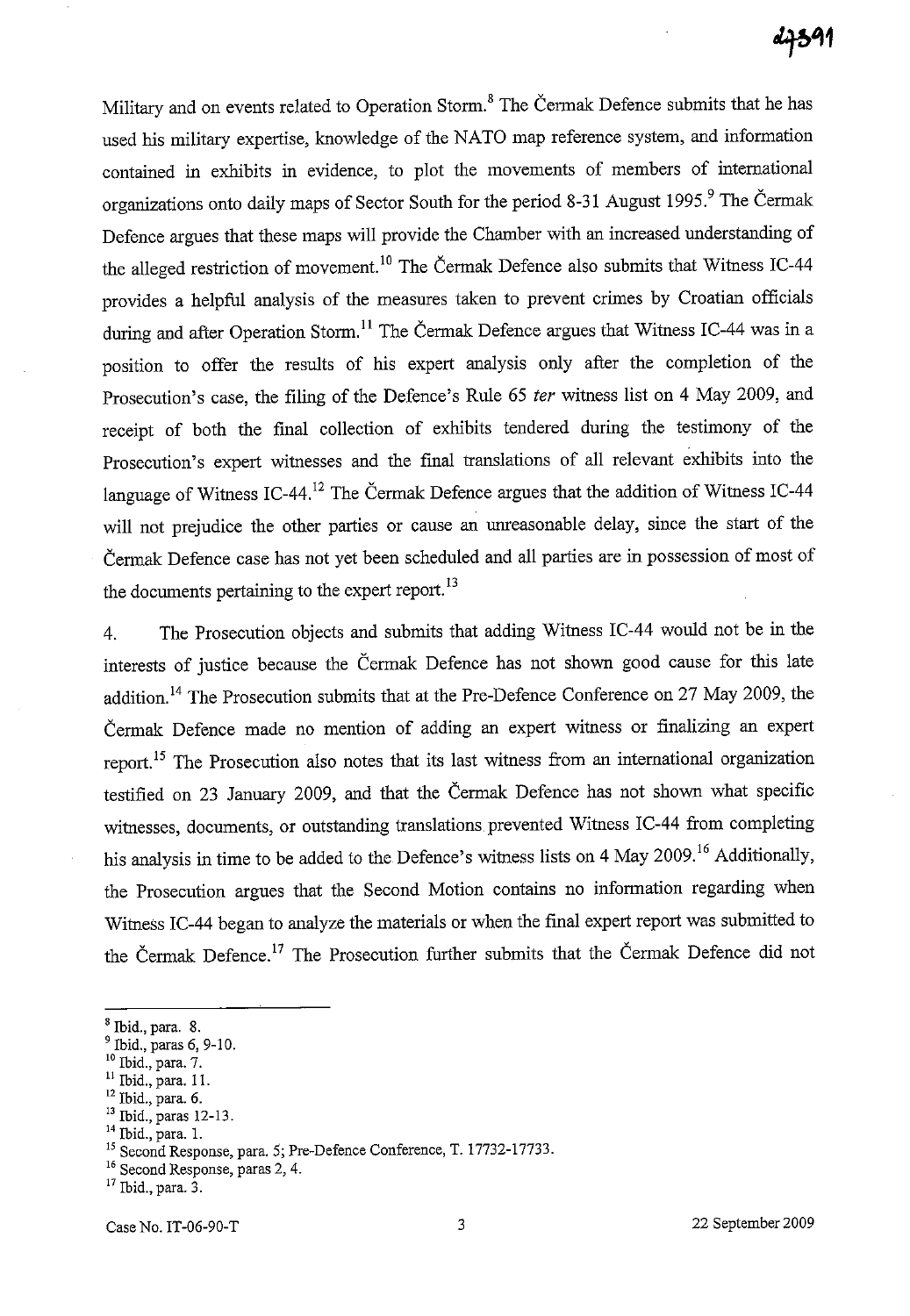establish that the proposed expert and his report are *prima facie* relevant to or probative of ssues in the case.<sup>18</sup> The Prosecution argues that the Čermak Defence does not explain how Witness IC-44's transfer of information from admitted exhibits onto maps, which requires no expertise, will assist the Chamber, particularly since the maps appear suitable either for a bar table submission or an agreement between the parties.<sup>19</sup> The Prosecution further argues that the Cermak Defence does not explain, substantiate, or describe how Witness IC-44's analysis of Croatian crime-prevention measures is relevant to or will help in understanding disputed issues in the case. $20$ 

## Third Motion:

5. The Cermak Defence submits that the need to add Witness IC-45, a Rule 92 *bis*  witness, to its Rule 65 *ter* witness list arose as a result of the Chamber's ordered disclosure of confidential material related to Witness IC-45 on 13 July 2009.<sup>21</sup> The Čermak Defence argues that at the time of the filing of its Rule 65 fer witness list on 4 May 2009, it did not have access to the transcript of the witness's testimony or exhibits from the Martie trial, which were under seal.<sup>22</sup> The Čermak Defence submits that Witness IC-45's testimony is important, relevant, and probative because it concerns central issues of the allegations in the Indictment.<sup>23</sup> The Cermak Defence argues that the witness's testimony regarding the crimes committed by Serbs against Croats in 1991 will show that Croats acted out of revenge against Serbs in Sector South after Operation Storm, which will thus undermine the notion of a planned joint criminal enterprise.<sup>24</sup> The Čermak Defence further argues that the addition of Witness IC-45 will not result in prejudice to any parties or delay of the proceedings as the content of the testimony is not a matter of contention and the witness will likely not need to give testimony in court. $^{25}$ 

6. The Prosecution objects and submits that the proposed evidence of Witness IC-45 lacks relevance, does not have probative value, and is unnecessarily cumulative.<sup>26</sup> Regarding relevance, the Prosecution argues that the Cermak Defence did not establish a direct

 $18$  Ibid., paras 1, 6-7.

<sup>19</sup> Ibid., para. 6.

 $20$  Ibid., para. 7.

<sup>&</sup>lt;sup>21</sup> Third Motion, paras 1-4, 8; Decision on Ivan Čermak's Motion for Access to Confidential Materials in the Milan Marti6 Case, 13 July 2009.

<sup>&</sup>lt;sup>22</sup> Third Motion, para. 8.

<sup>23</sup> Ibid., paras 9-10.

<sup>&</sup>lt;sup>24</sup> Third Motion, para. 10, Annex A.

 $25$  Third Motion, para. 12.

**<sup>26</sup> Ibid., paras 1,4,7.**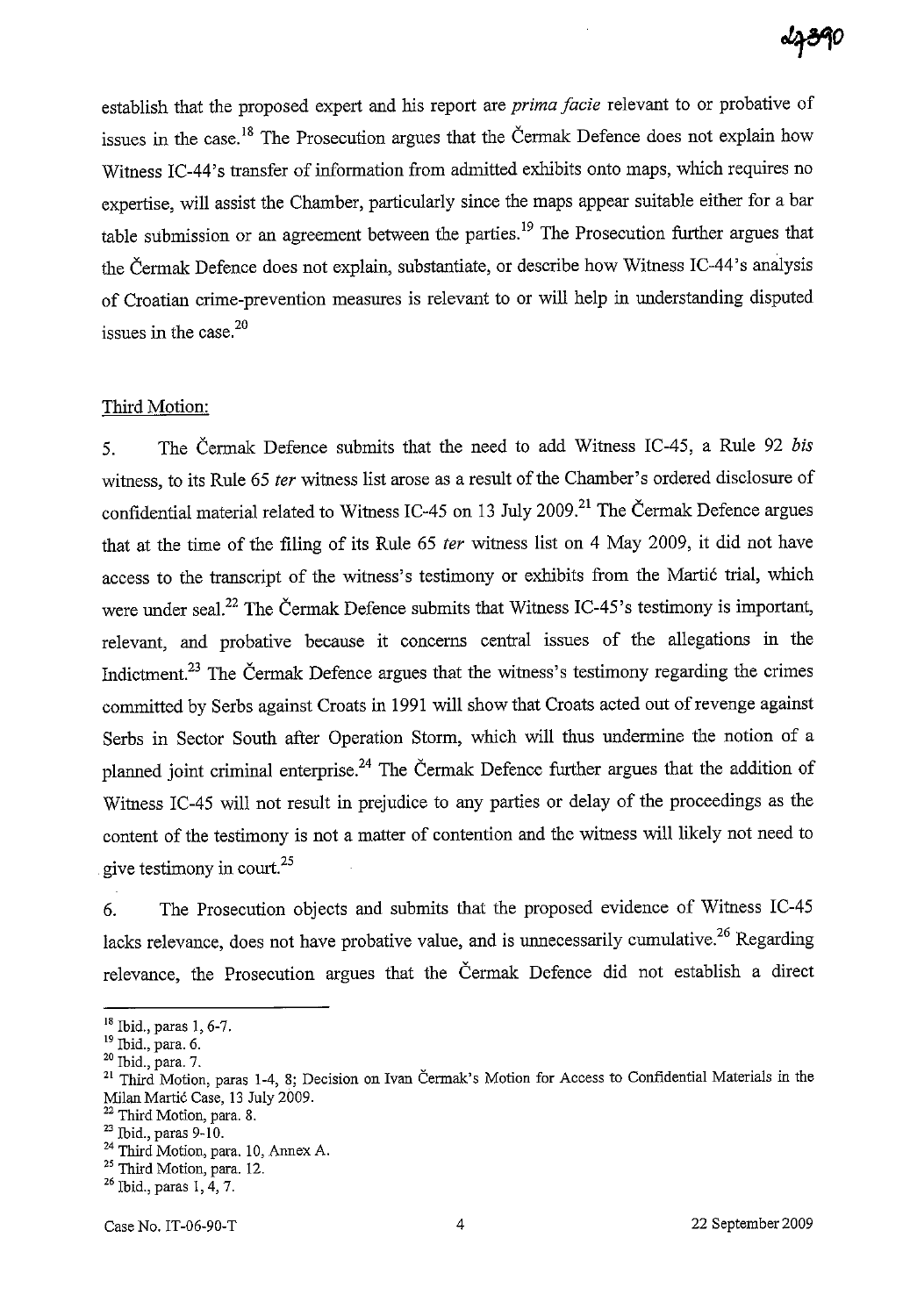connection between the crimes charged in the Indictment and Witness IC-45's testimony, which therefore does not tend to prove that revenge was a motive for these crimes. $27$  The Prosecution argues that Witness IC-45's testimony has no probative value for alleged crimes in the Indictment because it will only establish the commission of certain undisputed crimes committed by Serbs against Croats in 1991.<sup>28</sup> The Prosecution further argues that the Čermak Defence's Rule 65 *ter* witness list already contains 19 witnesses whose evidence relates solely to the issue of crimes committed between 1991 and 1995 and additional testimony about the same issue will be repetitive and might delay the proceedings.<sup>29</sup> Further, the Prosecution argues that none of the other listed witnesses provide evidence of revenge being a motivation for the crimes charged in the Indictment.3o

#### **APPLICABLE LAW**

7. Pursuant to Ru1e 73 *ter* (D) of the Tribunal's Ru1es of Procedure and Evidence ("Rules"), the Defence may, after commencement of the defence case, file a motion to vary the decision as to which witnesses may be called. The Chamber may grant any motion for an amendment to the Defence's Ru1e 65 *ter* witness list if satisfied that it is in the interests of justice.<sup>31</sup> In this respect, the Chamber must balance the accused's right to present the available evidence during its defence case with the right of the Prosecution and the co-accused to have adequate time and facilities to prepare their case.<sup>32</sup> The Chamber will consider the burden placed on the other parties by the late addition of a witness to the Rule 65 *ter* witness list.<sup>33</sup> The Chamber will also consider whether the proposed evidence is *prima facie* relevant and of

 $^{\rm 30}$  Ibid.

<sup>31</sup> Reasons for the Decision on the Prosecution's Motion to Amend Its Witness List, 27 May 2008 ("27 May 2008 Decision"), para. 8; Decision on Prosecution's Motion to Add a Witness to Its Rule 65 *ter* Witness List and to Add Three Associated Documents to Its Rule 65 *ter* Exhibit List, 16 June 2008 ("16 June 2008 Decision"), para. 3; *Prosecutor* v. *Lukic and Lukic,* Decision on Defence Motions to Amend the Witness List, 3 February 2009 ("Lukic Decision"), para. 14; Reasons for the Addition of a Witness to the Prosecution's Witness List and Admission Into Evidence of Two Documents, 27 February 2009 ("27 February 2009 Decision"), para. 5; Decision on Cermak's Defence Motion to Add a Witness to Add a Witness to Its Rule 65 *ter* (G) Witness List, 17 July 2009, ("17 July 2009 Decision"), para. 3.

 $27$  Ibid., paras 5-7.

<sup>28</sup> Ibid., para. 6

<sup>29</sup> Ibid., para. 7.

<sup>32</sup>*Prosecutor* v. *Popovic et. al.,* Decision on Motion on Behalf of Drago Nikolic Seeking Admission of Evidence Pursuant to Rule 92 *quarter,* 18 December 2008 ("Popovic Decision"), para. 36; Lukic Decision, para. 15; 17 July 2009 Decision, para. 3.

<sup>33 27</sup> May 2008 Decision, para. 8; Decision on Prosecution's Motion to Add a Witness to Its Rule 65 *ter* Witness List and to Add Four Witness-Related Documents to Its Rule 65 *ter* Exhibit List, 6 February 2009 ("6 February 2009 Decision"), para 10; 27 February 2009 Decision, para. 5.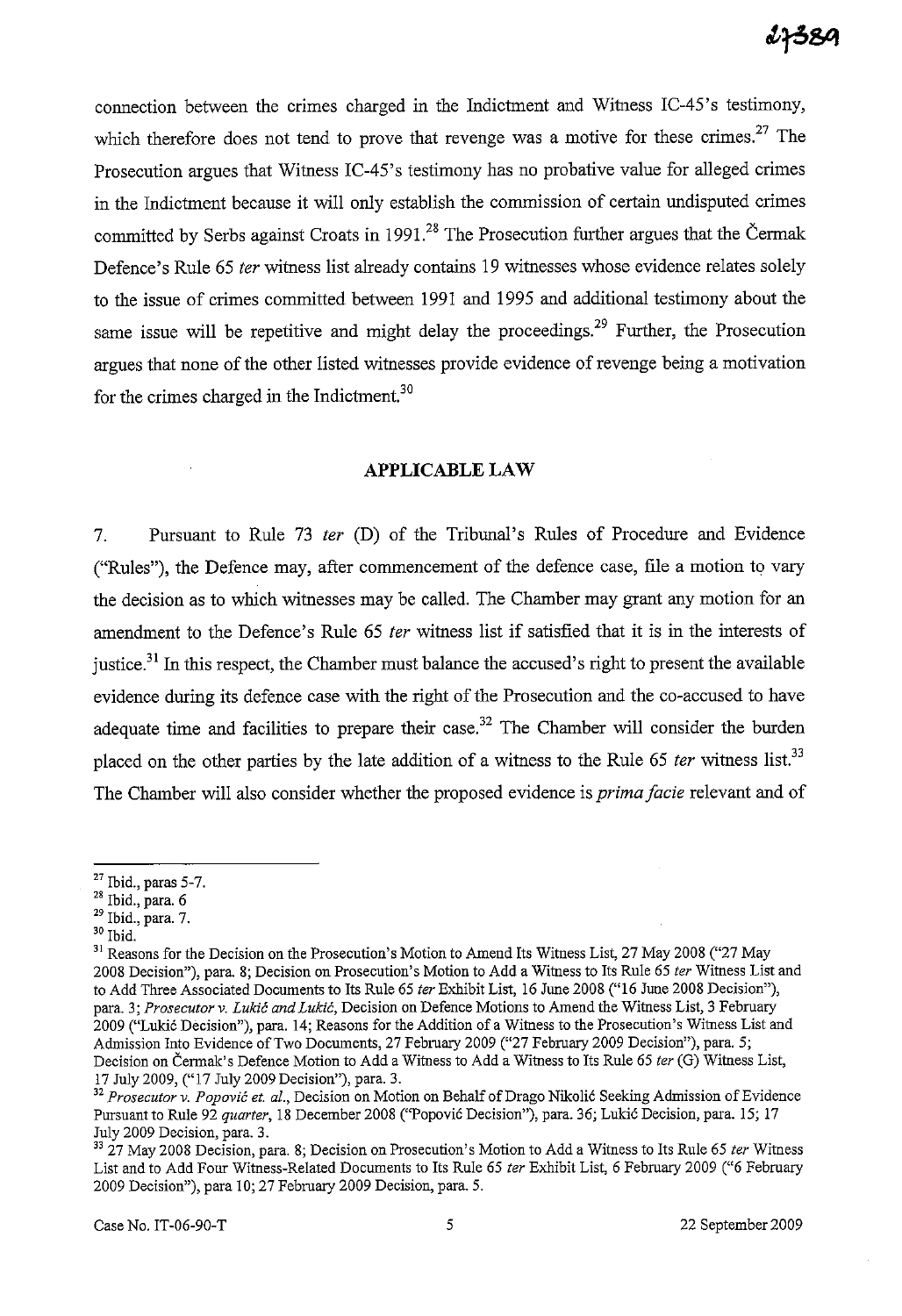probative value.34 The Chamber will further consider whether the Defence has shown good cause why it did not seek to add the witness to the list at an earlier stage of the proceedings.<sup>35</sup> Good cause may exist where witnesses have only recently become available to give evidence, or where the relevance of the evidence has only recently become apparent.<sup>36</sup>

### **DISCUSSION**

#### Second Motion:

8. The proposed testimony of Witness IC-44 identifies and transfers certain geographical information contained in admitted exhibits onto a series of daily maps in order to analyze alleged movement restrictions, and also analyzes crime prevention measures taken by Croatian officials during and after Operation Storm. **In** both instances, the proposed testimony may well fall within one of the areas of expertise stated by the Cermak Defence and *prima facie* supports its submission that the testimony of Witness IC-44 will assist the Chamber. The Chamber therefore accepts that the potential evidence of this witness is *prima facie* relevant and of probative value.

9. The Chamber accepts the representations of the Cermak Defence regarding Witness IC-44 not being in a position to offer the results of his analysis at an earlier stage. Therefore, the Chamber finds that the Cermak Defence has shown good cause for why it did not include Witness IC-44 in its witness list of 4 May 2009. According to the Cermak Defence, all parties are in possession of most of the documents upon which the witness relies. Additionally, when the Cermak Defence filed its Second Motion to add this witness, the beginning of the Cermak Defence case was not imminent and all parties were put on notice of this potential addition. For these reasons, and considering that no party has argued that the addition of Witness IC-44 will be particularly burdensome, the Chamber finds that the addition of this witness will place a very limited additional burden on the other parties.

10. In conclusion, the Chamber finds that it is in the interests of justice to grant the addition of the proposed Witness IC-44 to the Cermak Defence's Rule 65 *ter* witness list.

<sup>34</sup> 27 May 2008 Decision, para. 8; 16 June 2008 Decision, para. 3; Lukic Decision, para. 15; 6 February 2009 Decision, para. 10; 27 February 2009 Decision, para. 5; 17 Jnly 2009 Decision, para. 3.

<sup>35 27</sup> May 2008 Decision, para. 8; 16 June 2008 Decision, para. 3; Popovic Decision, para. 36; Lukic Decision,

para. 15; 6 February 2009 Decision, para. 10; 17 Jnly 2009 Decision, para. 3. <sup>36</sup> 16 June 2008 Decision, para. 3; 6 February 2009 Decision, para. 10; 17 July 2009 Decision, para. 3.